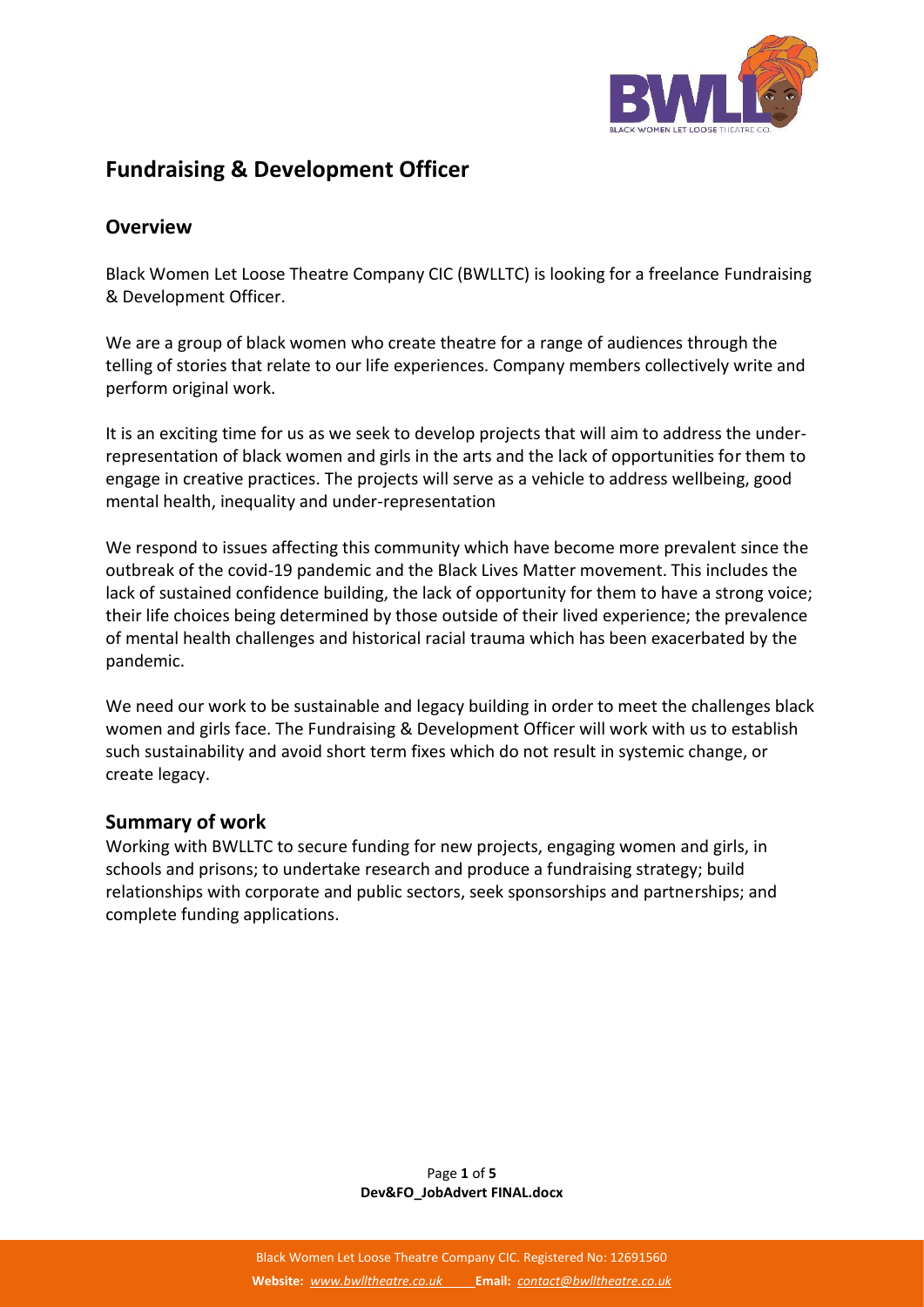

## **Key details of the contract**

Part-time freelance contract for services Responsible to BWLLTC Directors

**Location:** Home/remote working with some in-person meetings in Bristol

**Timeframe:** March 2022 to August 2022 Working average of 2 days per week. Total of 52 days. Proportion of time spent on fundraising 1.5 and 0.5 on development.

**Fee:** £8,320. At an average of 2 days per week over 26 weeks/6 months is equivalent to 52 days @ £160 per day. This is an estimation of the time required, but applicants are invited to submit a breakdown of how they would undertake the work within the timescales required.

#### **How to apply**

Submit a CV of no more than two pages and a covering letter of no more than two pages.

All applications must clearly state how they meet each of the criteria listed on the Person Specification.

**Deadline for submission of applications** 10am on Monday 14 February 2022 **Interviews will be held, via Zoom,** on Friday 25 February 2022 **Contract to start** in week beginning Monday 14 of March

We are committed to ensuring that the interview process is accessible to all shortlisted candidates. However, we are keen to appoint a candidate who is familiar with / representative of the beneficiaries we serve and encourage applications from Black, Asian and ethnically diverse people.

As part of any recruitment process, BWLLTC will collect and process personal data relating to applicants. Our data protection policy details our practice and this can be found here. **[Privacy](https://bwlltheatre.co.uk/privacy-statement/)[statement](https://bwlltheatre.co.uk/privacy-statement/)**

If you have any questions about the role or process please get in touch by email – [contact@bwlltheatre.co.uk](mailto:contact@bwlltheatre.co.uk)

[www.bwlltheatre.co.uk](http://www.bwlltheatre.co.uk/) Facebook: *@BlackWomenLetLoose*

This role is made possible by funding received from the Black & Minoritised Women's Fund. Our thanks to the Women's Resource Centre (WRC), Comic Relief and the National Emergencies Trust.

> Page **2** of **5 Dev&FO\_JobAdvert FINAL.docx**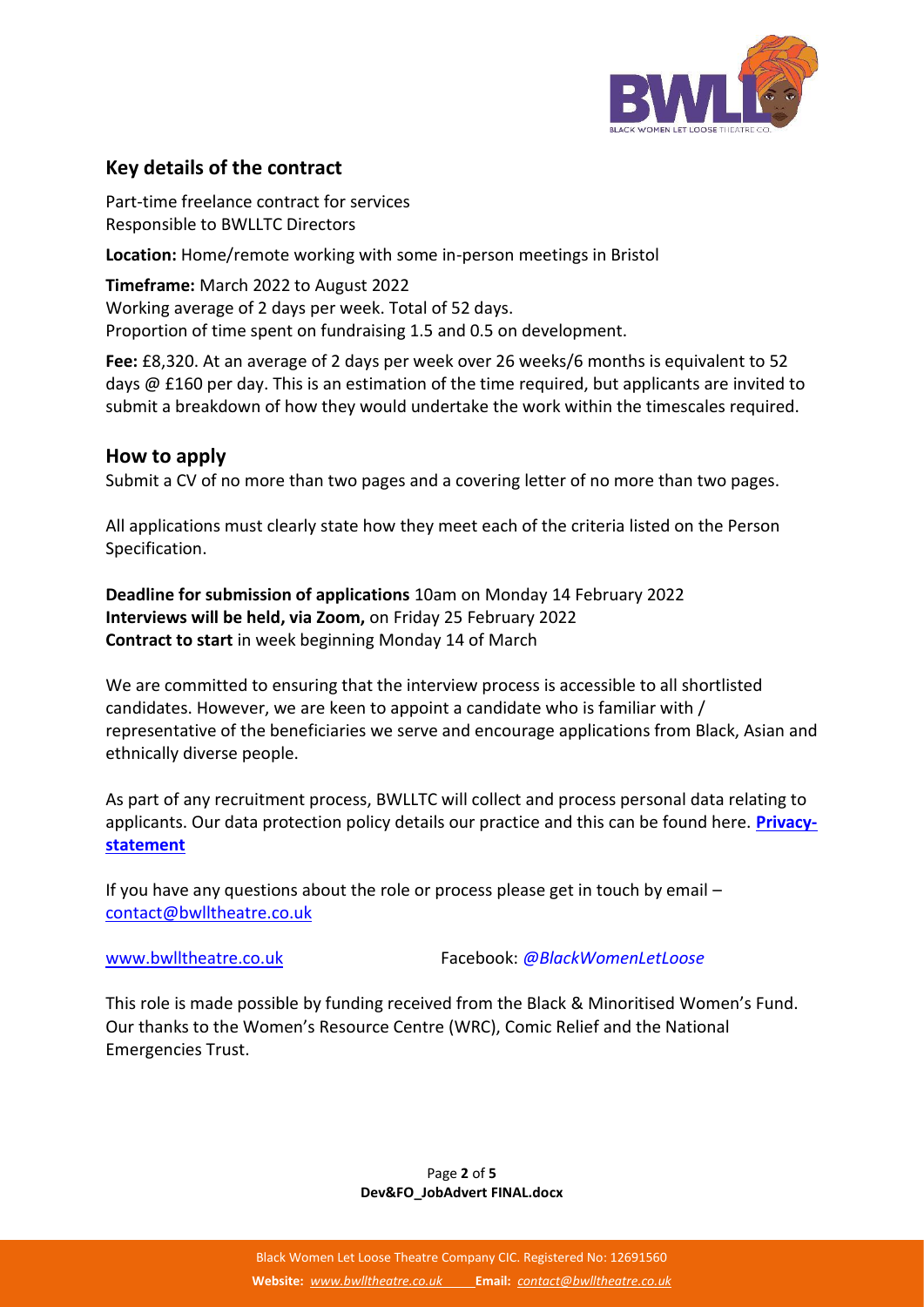

# **Job description**

We are looking for a Fundraising & Development Officer to create and deliver a successful fundraising strategy and, in so doing, represent our values and communicate our mission to stakeholders.

The post holder will work with the company directors to deliver the strategy that raises the profile of the company and reaches new sources of funding to enable us to deliver workshops and performances.

## **MAIN DUTIES AND RESPONSIBILITIES**

- **1.** Lead on, develop and implement a fundraising strategy, ensuring that opportunities for generating income are identified and maximised
- **2.** Propose, research, develop and complete bids and applications for funding
- **3.** Deliver agreed fundraising targets
- **4.** Develop and manage relationships with trusts, foundations, companies and private donors to raise income, sponsorship and support-in-kind
- **5.** Attend BWLLTC business planning meetings
- **6.** Maintain regular communication and feedback processes with the company directors
- **7.** Provide regular updates on work progress and evaluation reports. These will include periodic reports and case studies, as required by WRC
- **8.** Ensure activities are compliant with fundraising regulations
- **9.** Ensure all data is handled in accordance with GDPR
- **10.** Carry out other duties as required by BWLLTC, as is reasonable and commensurate with the nature of the post held.

Page **3** of **5 Dev&FO\_JobAdvert FINAL.docx**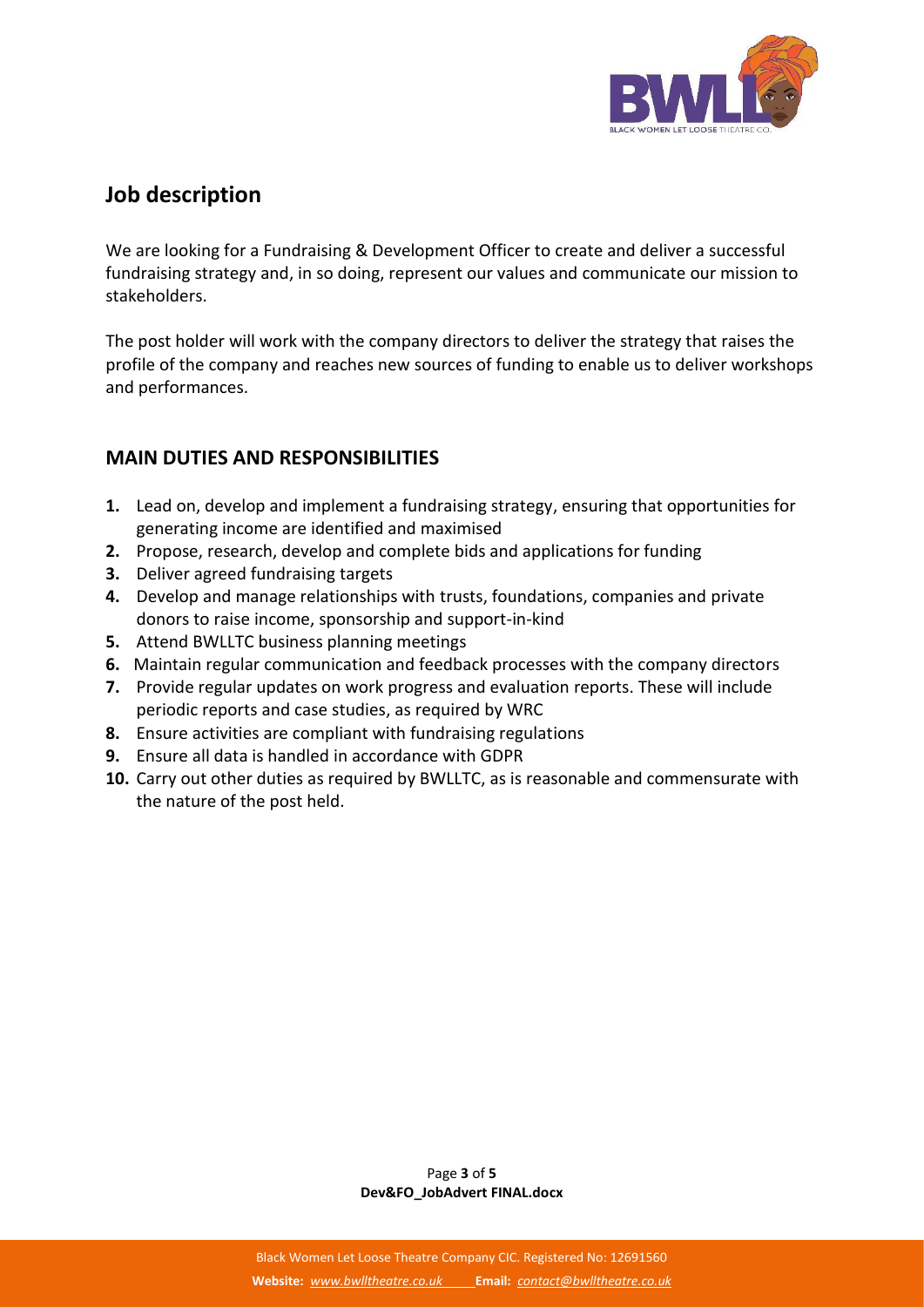

# **Person Specification: Experience, skills, knowledge and attributes**

## **ESSENTIAL EXPERIENCE**

- Experience of creating and delivering successful fundraising strategies for small organisations
- Proven track record of success in fundraising in at least two of the following:
	- Grants
	- Trusts and foundations
	- Corporate fundraising and partnerships
	- Local authority and other sources
- Understand the process of identifying opportunities, drafting and submitting funding proposals
- Experience of reporting to directors of a company
- Experience of building and managing relationships with a wide range of stakeholders

### **DESIRABLE EXPERIENCE**

- Demonstrable experience of managing budgets and financial control systems
- Experience of reporting to funders
- Professional membership of the Association of Fundraising

## **SKILLS and KNOWLEDGE**

- Comprehensive knowledge of types and sources of funding
- Collaborative approach to managing relationships both internal and external
- Excellent verbal and written communication skills
- Outstanding organisational skills with meticulous attention to detail
- An aptitude for forward planning and prioritising effectively
- Ability to work on own initiative, cope with competing demands, and manage own workload to agreed deadlines
- Understanding of UK cultural policy and fundraising regulations
- Comprehensive knowledge of best practice and keeps up to date with sector trends
- Excellent IT skills including Microsoft Office, database management, web skills

## **PERSONAL ATTRIBUTES**

- Possess financial and fundraising acumen
- A proactive, personable, professional and diplomatic demeanour
- Confident in making the 'ask' and closing the deal successfully
- A commitment to equity, diversity and inclusion agendas
- A creative thinker
- Open to accessible and flexible ways of working

Page **4** of **5 Dev&FO\_JobAdvert FINAL.docx**